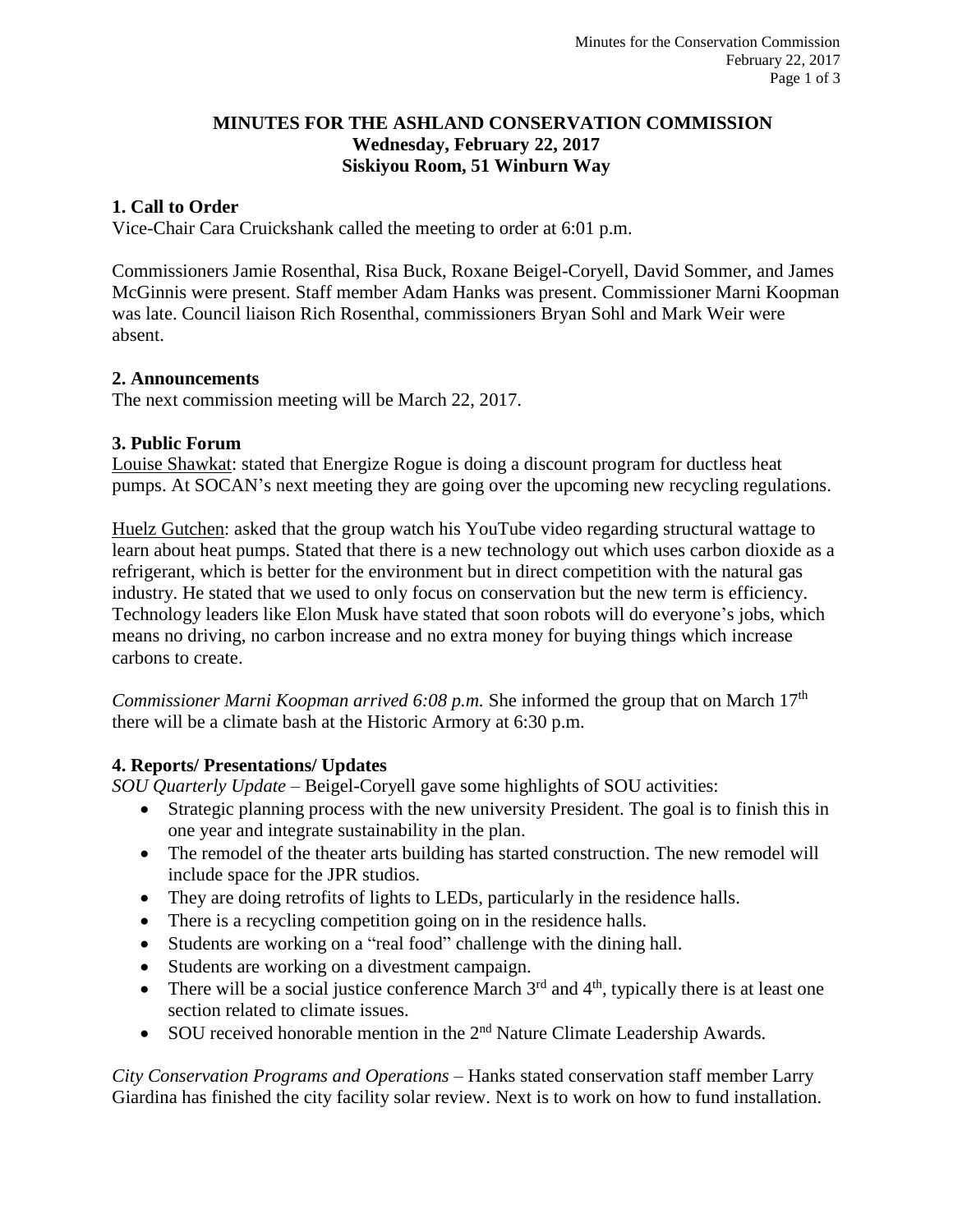Giardina found lots of good opportunities for solar at city facilities. Hanks and conservation staff member Dan Cunningham did a radio interview on JPR recently regarding conservation. Hanks is now focused on the biennial budget process.

*Water Subcommittee Update* – Buck stated that last month they met with water conservation staff member Julie Smitherman and agreed to do a laundry to landscape tour on June 3<sup>rd</sup>. This event will be in the Parks and Recreation activity guide. They are also creating a flyer to get the word out. There will also be a June 29<sup>th</sup> rainwater catchment system design class at North Mountain Park. The subcommittee hopes to do a rainwater catchment tour in the future.

## **5. Old Business**

*Sneak Preview Column* – Group discussion potential article topics and agreed to the following:

- April Bottle bill update, written by J. Rosenthal and Beigel-Coryell
- May Low impact living class announcements, written by Hanks (group to send info to him to collate)
- June Water, written by Cruickshank

*Climate & Energy Action Plan* – On March  $7<sup>th</sup>$  the plan will go to Council for approval. Council will also be scheduling the two proposed ordinances either for further discussion or first reading. Group discussed the process next steps after plan approval.

*Conservation Commission Powers and Duties Discussion* – Group discussed whether they should have this discussion before the Council has considered the proposed CEAP commission. Some felt it was too early to discuss others felt it was important to lay out the options so the group could move forward quickly with whatever the Council determines. Group agreed to send to Hanks a list of what they would want in the Conservation Commission's powers and duties (i.e. what would be not covered by the proposed CEAP commission?). Hanks will provide this list for discussion at the next meeting.

*Earth Day* – Hanks stated that staff will be doing the same as last year and the City is providing the same funding as last year.

# **6. New Business**

*Nomination of 2017 Chair/Vice Chair* – Group agreed to discuss this at the next meeting as two members are absent.

*Commissioner terms/vacancies* – Commissioner Sohl's term is up on April 30<sup>th</sup>. Group agreed to encourage applicants to submit their applications to the City Recorder by the mid-March deadline for the annual appointment process.

# **8. Wrap Up**

Group requested that the following topics be on the March agenda:

- ASD Quarterly Update
- Nomination of chair and vice chair
- 45 minute discussion of powers and duties